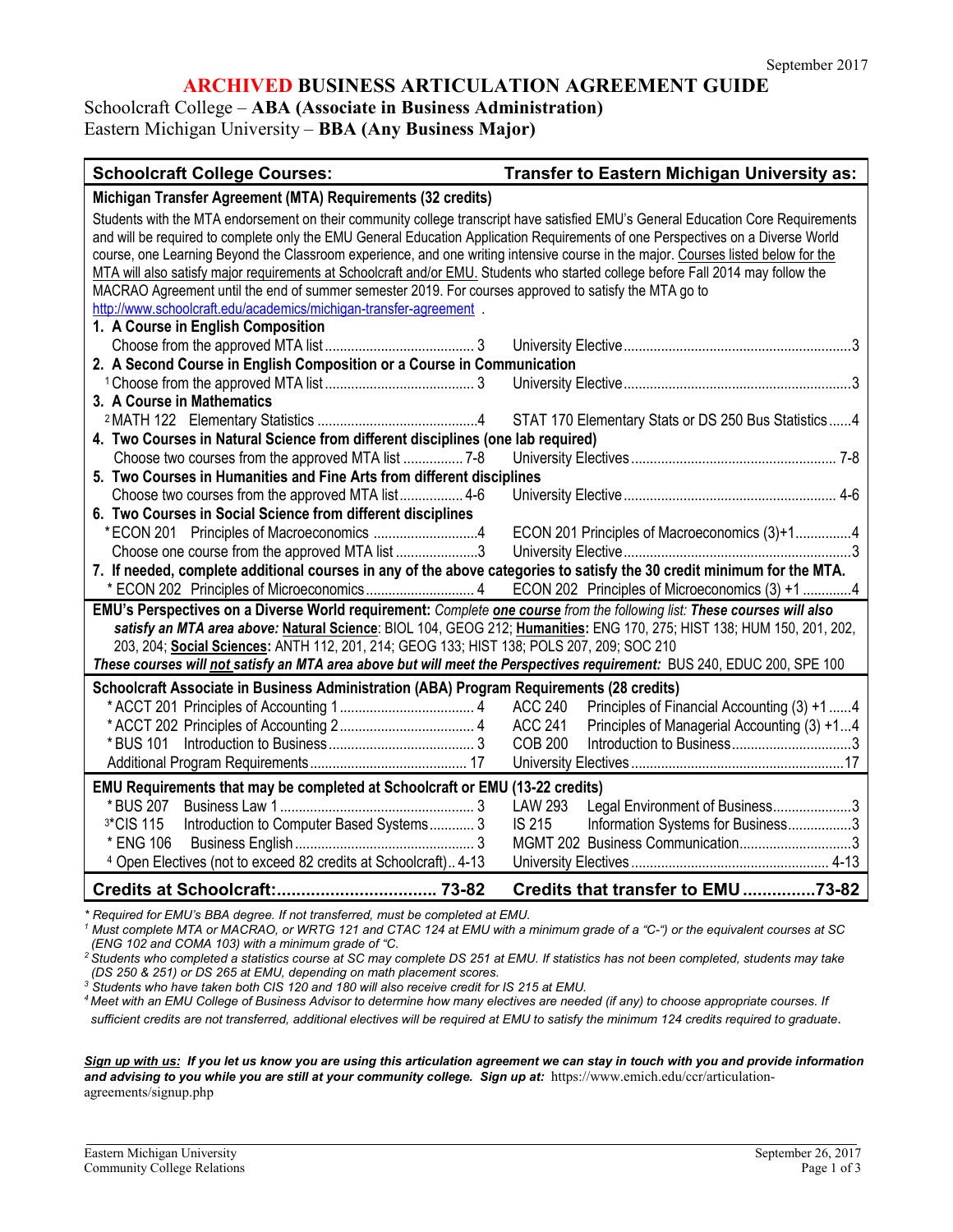### **ARCHIVED BUSINESS ARTICULATION AGREEMENT GUIDE**

Schoolcraft College – **ABA (Associate in Business Administration)** Eastern Michigan University – **BBA (Any Business Major)**

| Sample Sequence for completing the program<br><b>Completion of EMU's BBA Program</b><br>Students following this agreement have the option of<br>(42-51 credits)<br><b>Major Requirements</b><br>selecting any of the following disciplines to complete the<br><b>Business Core (18 credits)</b><br>BBA: accounting, accounting information systems, computer<br><sup>1</sup> DS 251 Business Stats for Decision Making or (DS 265) 3<br>information systems, economics, entrepreneurship, general<br>business, marketing, management, finance, or supply chain<br>MGMT 386 Organizational Behavior and Theory 3<br>management. The recommended course sequence for each<br>discipline can be obtained from the COB Advising Center.<br>http://www.emich.edu/cob/students/advisors/undergraduate.php<br>OM 374 Introduction to Operations Mgmt  3<br><b>Discipline Requirements (24-33 credits)</b><br>DS 265 or DS 251 must be completed in the first semester at EMU.<br>Students may choose any of the following areas to complete<br><b>Fall Semester</b><br>(12 credits)<br>discipline requirements:<br>Accounting, accounting information systems, computer<br>information systems, economics, entrepreneurship, general<br>business, marketing, management, finance, or supply chain<br>management. See the undergraduate catalog for discipline<br><b>Winter Semester</b><br>$(15 \text{ credits})$<br>requirements http://catalog.emich.edu/<br><b>FIN 350</b><br>Note: Each student must complete a writing intensive course<br>as part of the major. Consult your advisor for course options.<br>Summer Semester (15 credits)<br><b>LBC Requirement</b><br>$(0-3$ credits)<br>MGMT 490 F, W, S, online, Concurr Prereq: OM 374 3<br>One Learning Beyond the Classroom (LBC) course or<br>FWS, Prereq: DS 251 or 265 3<br>OM 374<br>noncredit experience must be completed at EMU. Consult<br>College of Business advisor for options.<br><b>Fall Semester</b><br>$(0-9 \text{ credits})$<br>*Minimum Credits to Graduate:  124<br>Note: Each business major includes a writing intensive course at<br>the 300 to 400 level which must be completed for graduation.<br>See College of Business Advisor to assure that the writing<br>intensive requirement is satisfied. |  |
|-----------------------------------------------------------------------------------------------------------------------------------------------------------------------------------------------------------------------------------------------------------------------------------------------------------------------------------------------------------------------------------------------------------------------------------------------------------------------------------------------------------------------------------------------------------------------------------------------------------------------------------------------------------------------------------------------------------------------------------------------------------------------------------------------------------------------------------------------------------------------------------------------------------------------------------------------------------------------------------------------------------------------------------------------------------------------------------------------------------------------------------------------------------------------------------------------------------------------------------------------------------------------------------------------------------------------------------------------------------------------------------------------------------------------------------------------------------------------------------------------------------------------------------------------------------------------------------------------------------------------------------------------------------------------------------------------------------------------------------------------------------------------------------------------------------------------------------------------------------------------------------------------------------------------------------------------------------------------------------------------------------------------------------------------------------------------------------------------------------------------------------------------------------------------------------------------------------------------------------------------------------------------------------|--|
|                                                                                                                                                                                                                                                                                                                                                                                                                                                                                                                                                                                                                                                                                                                                                                                                                                                                                                                                                                                                                                                                                                                                                                                                                                                                                                                                                                                                                                                                                                                                                                                                                                                                                                                                                                                                                                                                                                                                                                                                                                                                                                                                                                                                                                                                                   |  |
|                                                                                                                                                                                                                                                                                                                                                                                                                                                                                                                                                                                                                                                                                                                                                                                                                                                                                                                                                                                                                                                                                                                                                                                                                                                                                                                                                                                                                                                                                                                                                                                                                                                                                                                                                                                                                                                                                                                                                                                                                                                                                                                                                                                                                                                                                   |  |
|                                                                                                                                                                                                                                                                                                                                                                                                                                                                                                                                                                                                                                                                                                                                                                                                                                                                                                                                                                                                                                                                                                                                                                                                                                                                                                                                                                                                                                                                                                                                                                                                                                                                                                                                                                                                                                                                                                                                                                                                                                                                                                                                                                                                                                                                                   |  |
|                                                                                                                                                                                                                                                                                                                                                                                                                                                                                                                                                                                                                                                                                                                                                                                                                                                                                                                                                                                                                                                                                                                                                                                                                                                                                                                                                                                                                                                                                                                                                                                                                                                                                                                                                                                                                                                                                                                                                                                                                                                                                                                                                                                                                                                                                   |  |

*<sup>1</sup> Required Business foundation course. Must be completed before formal admission to the BBA program. Students who completed a statistics course at Schoolcraft may complete DS 251 at EMU. If statistics has not been transferred, students may take (STAT 170 or DS 250) and DS 251 or DS 265, depending on math placement scores. See page 3 for admission requirements.*

*\* The minimum credits required to graduate is 124 but the total will vary depending on the business discipline completed at EMU and the program completed at Schoolcraft. If enough credits are not transferred, additional credits will need to be completed at EMU to satisfy the minimum required for graduation.*

*Note: Choosing electives wisely will increase your employment opportunities in a competitive job market. The College of Business Advisor*  will assist you in choosing a minor, or selecting courses in an area such as: world languages, manufacturing, apparel merchandising, *health administration, hotel and restaurant management, political science/public administration, construction management, graphic communication, writing, internships or cooperative education.*